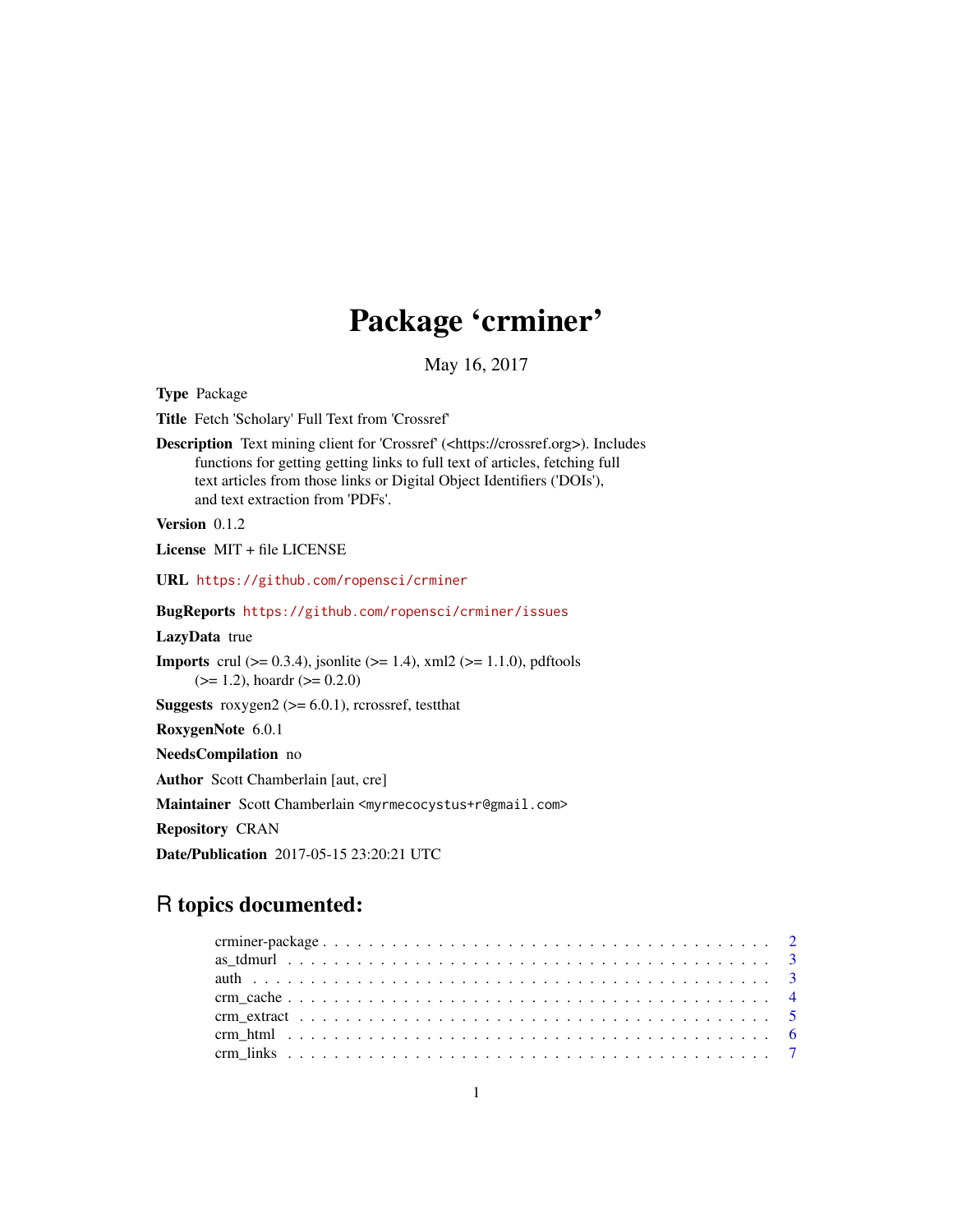#### <span id="page-1-0"></span>2 crminer-package

| Index | 18 |
|-------|----|
|       |    |
|       |    |
|       |    |
|       |    |
|       |    |
|       |    |
|       |    |
|       |    |
|       |    |
|       |    |

crminer-package *crminer - Crossref text miner*

#### Description

crminer - Crossref text miner

#### Package API (functions)

- [crm\\_links\(\)](#page-6-1) get full text links from DOIs
- [as\\_tdmurl\(\)](#page-2-1) coerce a URL to a tdmurl
- [crm\\_text\(\)](#page-10-1) general purpose interface to request full text
- [crm\\_pdf\(\)](#page-8-1) request pdf full text
- [crm\\_plain\(\)](#page-9-1) request plain text full text
- [crm\\_xml\(\)](#page-13-1) request xml full text
- [crm\\_extract\(\)](#page-4-1) extract text from a pdf

#### Authentication

You should first start reading up on authentication ( $auth()$ ) since you are probably here to do text mining, and most of the full text links available via Crossref are behind authentication.

#### Author(s)

Scott Chamberlain <myrmecocystus+r@gmail.com>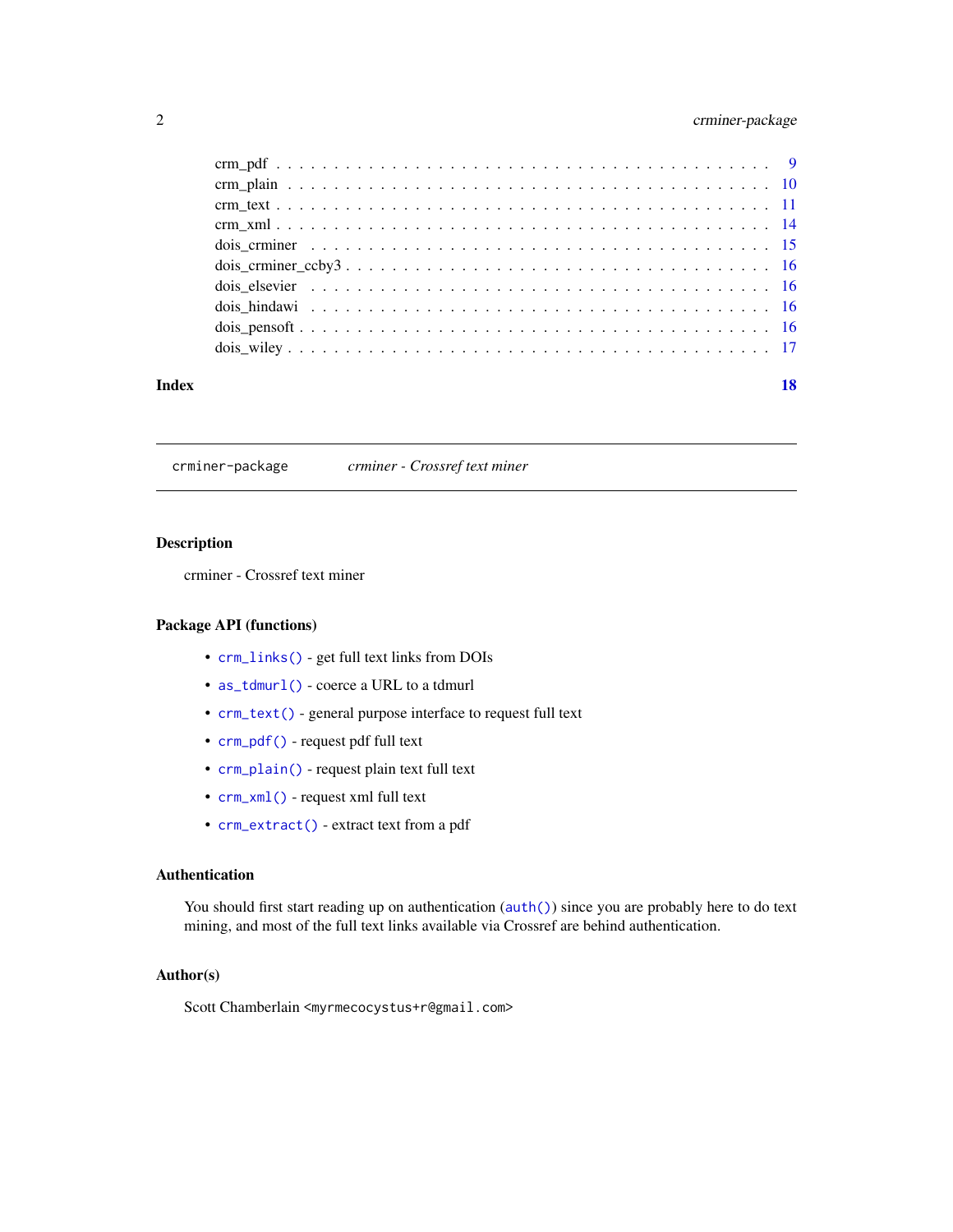<span id="page-2-1"></span><span id="page-2-0"></span>

#### Description

A tmd url is just a URL with some attributes to make it easier to handle within other functions in this package.

#### Usage

```
as_tdmurl(url, type, doi)
## S3 method for class 'tdmurl'
as_tdmurl(url, type, doi)
## S3 method for class 'character'
as_tdmurl(url, type, doi = NULL)
```
#### Arguments

| url  | (character) A URL.                                                                  |
|------|-------------------------------------------------------------------------------------|
| type | (character) One of 'xml' (default), 'html', 'plain', 'pdf', 'unspecified', or 'all' |
| doi  | (character) A DOI, optional, default: NULL                                          |

#### Examples

```
as_tdmurl("http://downloads.hindawi.com/journals/bmri/2014/201717.xml",
   "xml")
as_tdmurl("http://downloads.hindawi.com/journals/bmri/2014/201717.pdf",
   "pdf")
out <-
 as_tdmurl("http://downloads.hindawi.com/journals/bmri/2014/201717.pdf",
   "pdf", "10.1155/2014/201717")
attributes(out)
identical(attr(out, "type"), "pdf")
```
<span id="page-2-2"></span>auth *Crossref TDM authentication*

#### Description

Crossref TDM authentication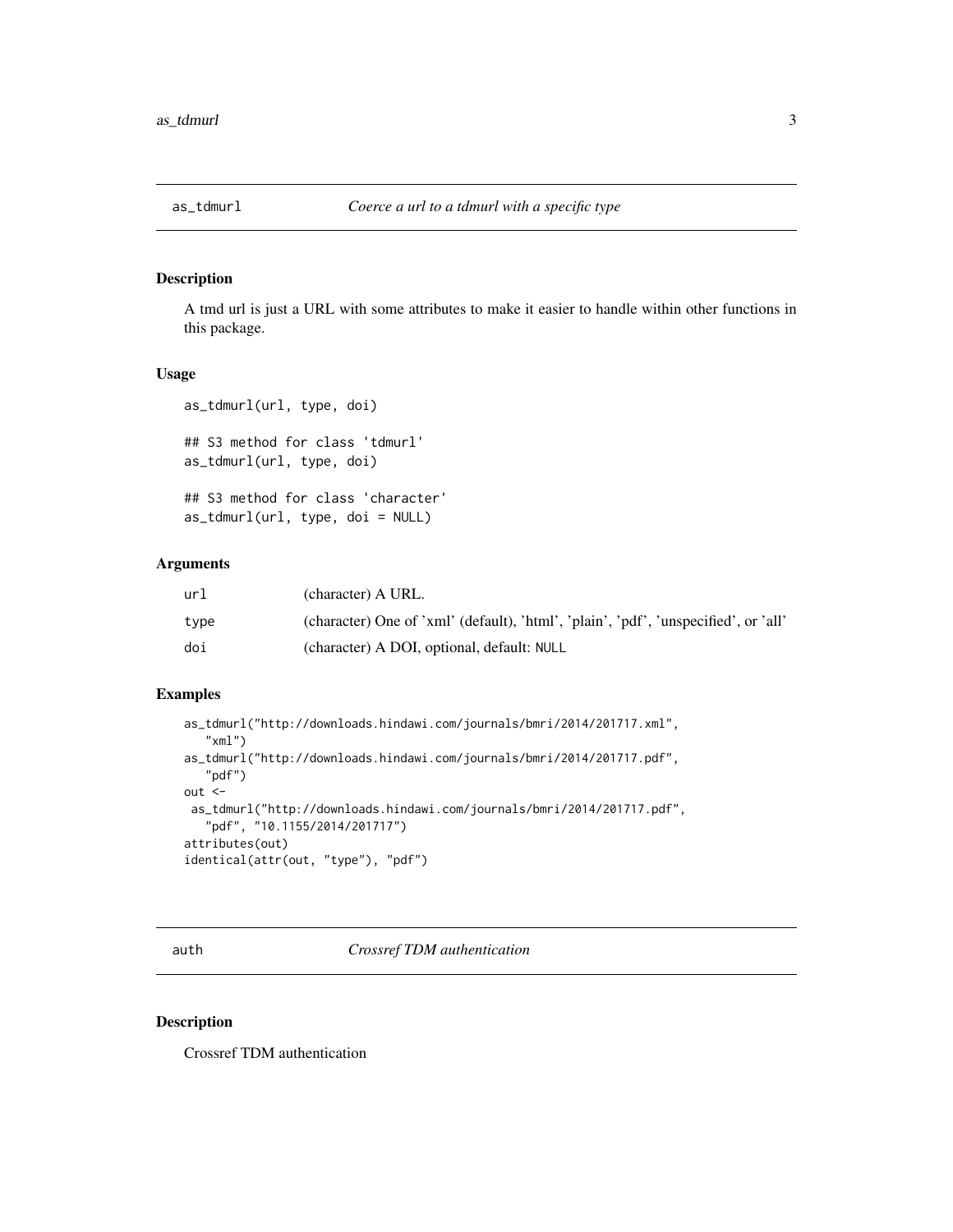#### <span id="page-3-0"></span>Authentication

There's a set of publishers that are involved in the Crossref Text and Data Mining (TDM) program (<http://tdmsupport.crossref.org/>), which means essentially the publishers deposit URLs for fulltext in Crossref metadata.

Authentication is applicable only when the publisher you want to get fulltext from requires it. OA publishers shouldn't need it as you'd expect. There's many publishers that don't share links at all, so they are irrelevant here.

For publishers that required authentication, the Crossref TDM program allows for a single token to authenticate across publishers (to make it easier for text miners). The publishers involved with the authentication scheme are really only Elsevier and Wiley.

There's a how to guide for Crossref TDM at <http://tdmsupport.crossref.org/researchers/>. Get your Crossref TDM token by registering at [https://apps.crossref.org/clickthrough/](https://apps.crossref.org/clickthrough/researchers) [researchers](https://apps.crossref.org/clickthrough/researchers). Save the token in your .Renviron file with a new row like CROSSREF\_TDM=your key. We will read that key in for you - it's best this way rather than passing in a key via a parameter since you might put that code up on the web somewhere and someone could use your key.

#### IP addresses

If you don't know what IP addresses are, check out [https://en.wikipedia.org/wiki/IP\\_address](https://en.wikipedia.org/wiki/IP_address). At least Elsevier and I think Wiley also check your IP address in addition to requiring the authentication token. Usually your're good if you're physically at the institution that has access to the publishers content OR on a VPN (i.e., pretending you're there).

If you forget about this, you'll get errors about not being authorized. So check and make sure you're on a VPN if you're not physically located at your institution.

#### Fences

There's yet another issue to worry about. At least with Elsevier, they have a so-called "fence" - that is, even if an institution has access to Elsevier content, Elsevier doesn't necessarily have the fence turned off - if its not off, you can't get through - if it's off, you can. If you have the right token and you are sure you're on the right IP address, this could be the problem for your lack of access.

#### HELP!

If you're having trouble with any of this, get in touch with the package maintainer.

<span id="page-3-1"></span>crm\_cache *Caching*

#### Description

Manage cached crminer files with hoardr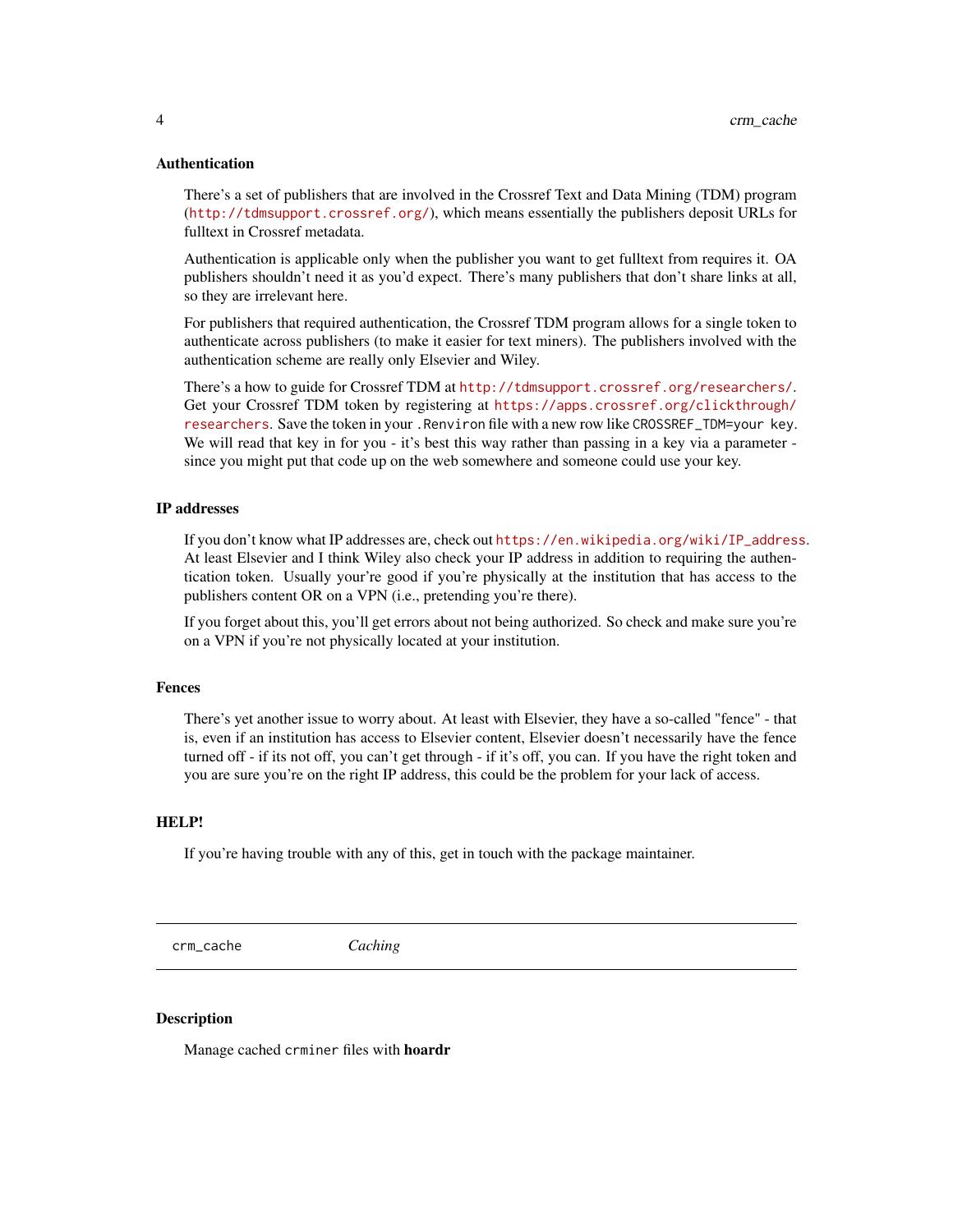#### <span id="page-4-0"></span>crm\_extract 5

#### Details

The dafault cache directory is paste0(rappdirs::user\_cache\_dir(), "/R/crminer"), but you can set your own path using cache\_path\_set()

cache\_delete only accepts 1 file name, while cache\_delete\_all doesn't accept any names, but deletes all files. For deleting many specific files, use cache\_delete in a [lapply\(\)](#page-0-0) type call

#### Useful user functions

- crm\_cache\$cache\_path\_get() get cache path
- crm\_cache\$cache\_path\_set() set cache path
- crm\_cache\$list() returns a character vector of full path file names
- crm\_cache\$files() returns file objects with metadata
- crm\_cache\$details() returns files with details
- crm\_cache\$delete() delete specific files
- crm\_cache\$delete\_all() delete all files, returns nothing

#### Examples

```
## Not run:
crm_cache
# list files in cache
crm_cache$list()
# delete certain database files
# crm_cache$delete("file path")
# crm_cache$list()
# delete all files in cache
# crm_cache$delete_all()
# crm_cache$list()
# set a different cache path from the default
## End(Not run)
```
<span id="page-4-1"></span>crm\_extract *Extract text from a single pdf document*

#### Description

Extract text from a single pdf document

#### Usage

crm\_extract(path, ...)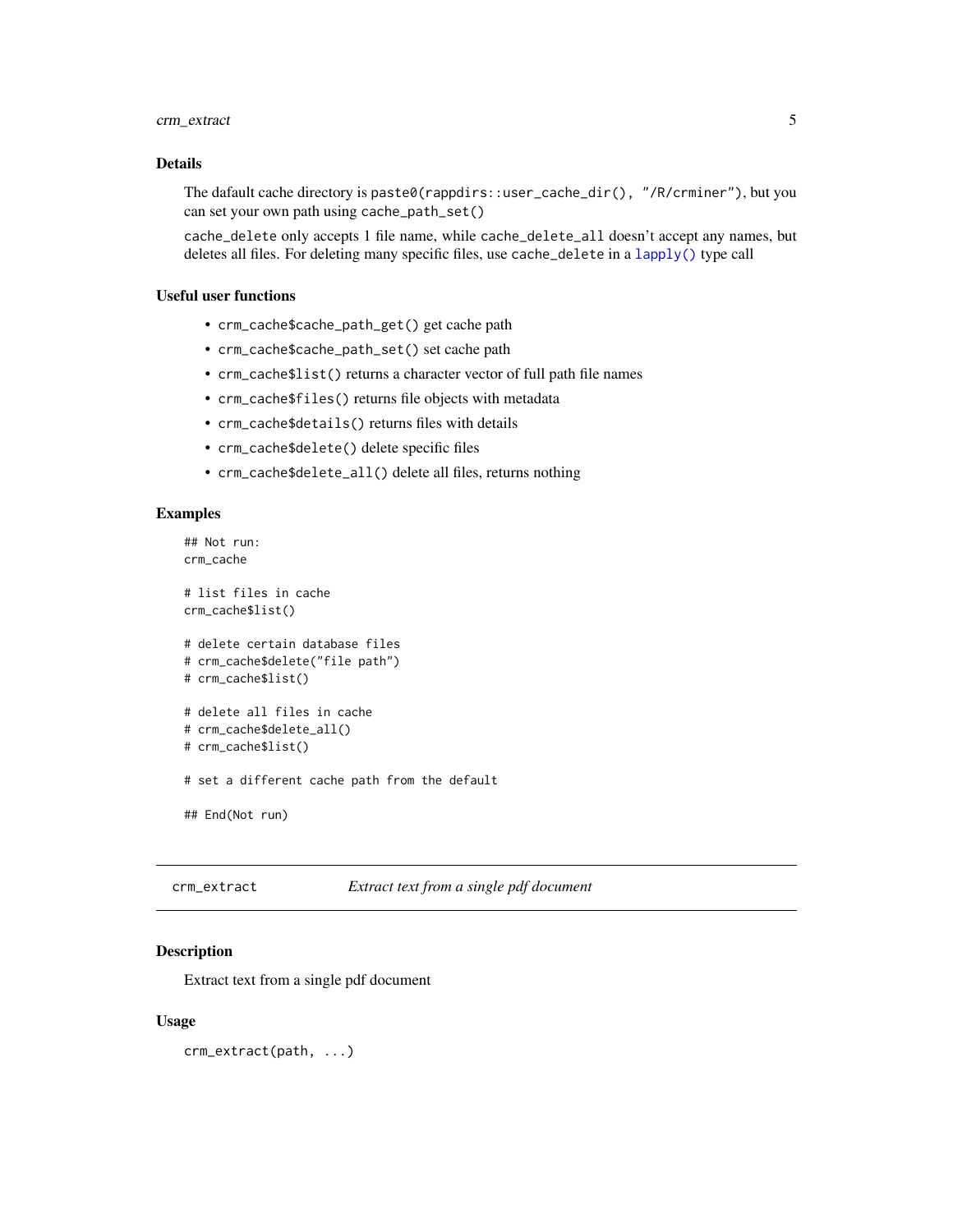#### <span id="page-5-0"></span>Arguments

| path     | (character) Path to a file. required                                                                                                            |
|----------|-------------------------------------------------------------------------------------------------------------------------------------------------|
| $\cdots$ | args passed on to $pdftools::pdf_info()$ and $pdftools::pdf_test()$ - any<br>args are passed to both of those function calls, which makes sense |

#### Details

We use pdftools under the hood to do pdf text extraction

#### Value

An object of class crm\_pdf with a slot for info (pdf metadata essentially), and text (the extracted text) - with an attribute (path) with the path to the pdf on disk

#### Examples

```
path <- system.file("examples", "MairChamberlain2014RJournal.pdf",
  package = "crminer")
(res <- crm_extract(path))
res$info
res$text
# with newlines, pretty print
cat(res$text)
# another example
path <- system.file("examples", "ChamberlainEtal2013Ecosphere.pdf",
  package = "crminer")
(res <- crm_extract(path))
res$info
cat(res$text)
```
crm\_html *Get full plain text*

#### Description

Get full plain text

#### Usage

```
crm_html(url, overwrite_unspecified = FALSE, ...)
```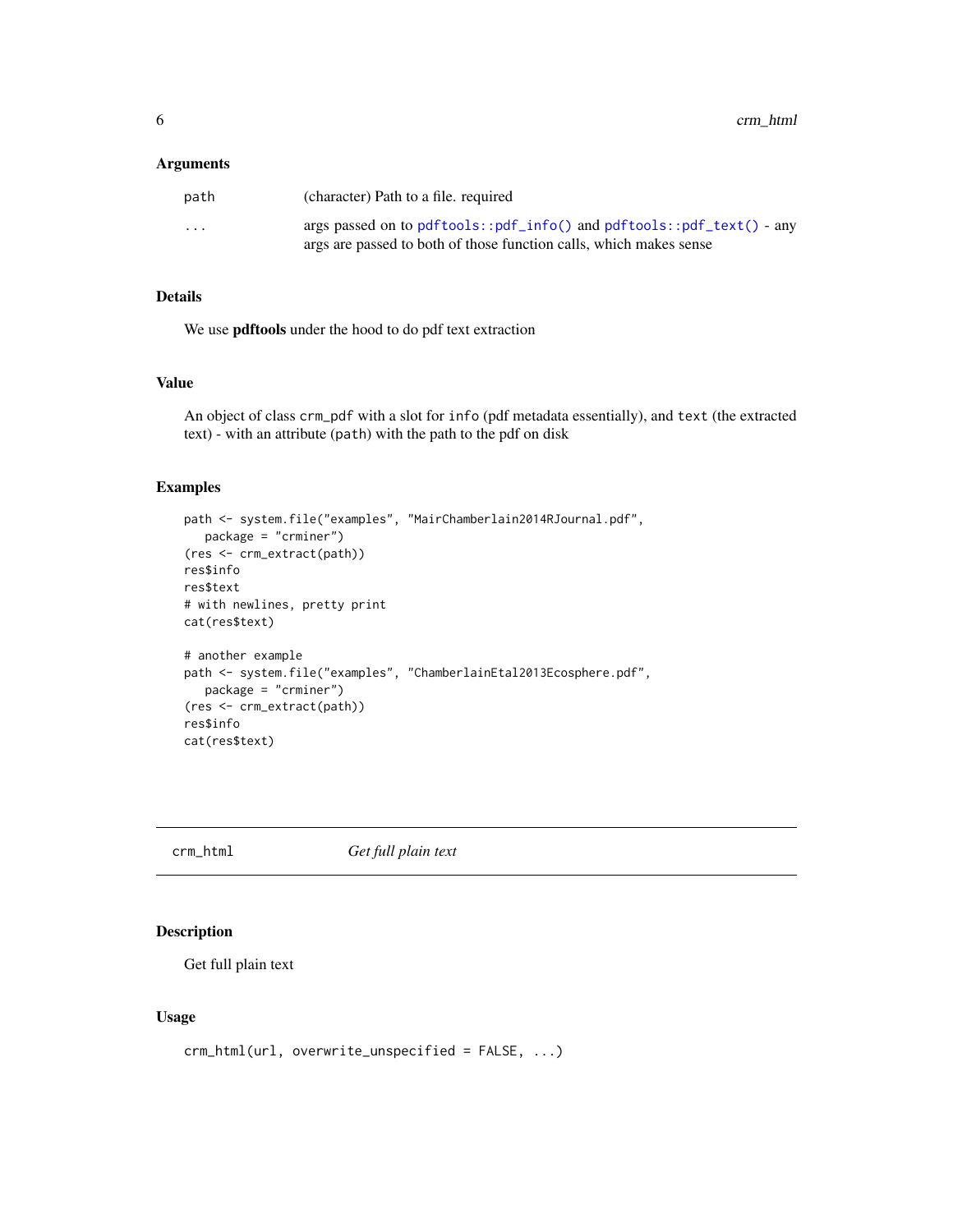#### <span id="page-6-0"></span>crm\_links 7

#### **Arguments**

| ur1                   | A URL (character) or an object of class tdmurl from a call to crm_links(). If<br>you'll be getting text from the publishers are use Crossref TDM (which requires<br>authentication), we strongly recommend using crm_links() first and passing<br>output of that here, as crm_links() grabs the publisher Crossref member ID,<br>which we use to do authentication and other publisher specific fixes to URLs |
|-----------------------|---------------------------------------------------------------------------------------------------------------------------------------------------------------------------------------------------------------------------------------------------------------------------------------------------------------------------------------------------------------------------------------------------------------|
| overwrite_unspecified |                                                                                                                                                                                                                                                                                                                                                                                                               |
|                       | (logical) Sometimes the crossref API returns mime type 'unspecified' for the<br>full text links (for some Wiley dois for example). This parameter overrides the<br>mime type to be type.                                                                                                                                                                                                                      |
| .                     | Named curl parameters passed on to crul:: HttpClient(), see curl:: curl_options()<br>for available curl options                                                                                                                                                                                                                                                                                               |

#### Details

Note that this function is not vectorized. To do many requests use a for/while loop or lapply family calls, or similar.

Note that some links returned will not in fact lead you to full text content as you would understandbly think and expect. That is, if you use the filter parameter with e.g., [rcrossref::cr\\_works\(\)](#page-0-0) and filter to only full text content, some links may actually give back only metadata for an article. Elsevier is perhaps the worst offender, for one because they have a lot of entries in Crossref TDM, but most of the links that are apparently full text are not in facct full text, but only metadata.

Check out [auth](#page-2-2) for details on authentication.

#### Examples

```
## Not run:
link <- crm_links("10.7717/peerj.1545", "html")
crm_html(link)
```

```
link <- crm_links("10.7717/peerj.1545")
crm_html(link)
```
crm\_html("https://peerj.com/articles/1545.html")

## End(Not run)

<span id="page-6-1"></span>crm\_links *Get full text links from a DOI*

#### Description

Get full text links from a DOI

#### Usage

crm\_links(doi, type = "all", ...)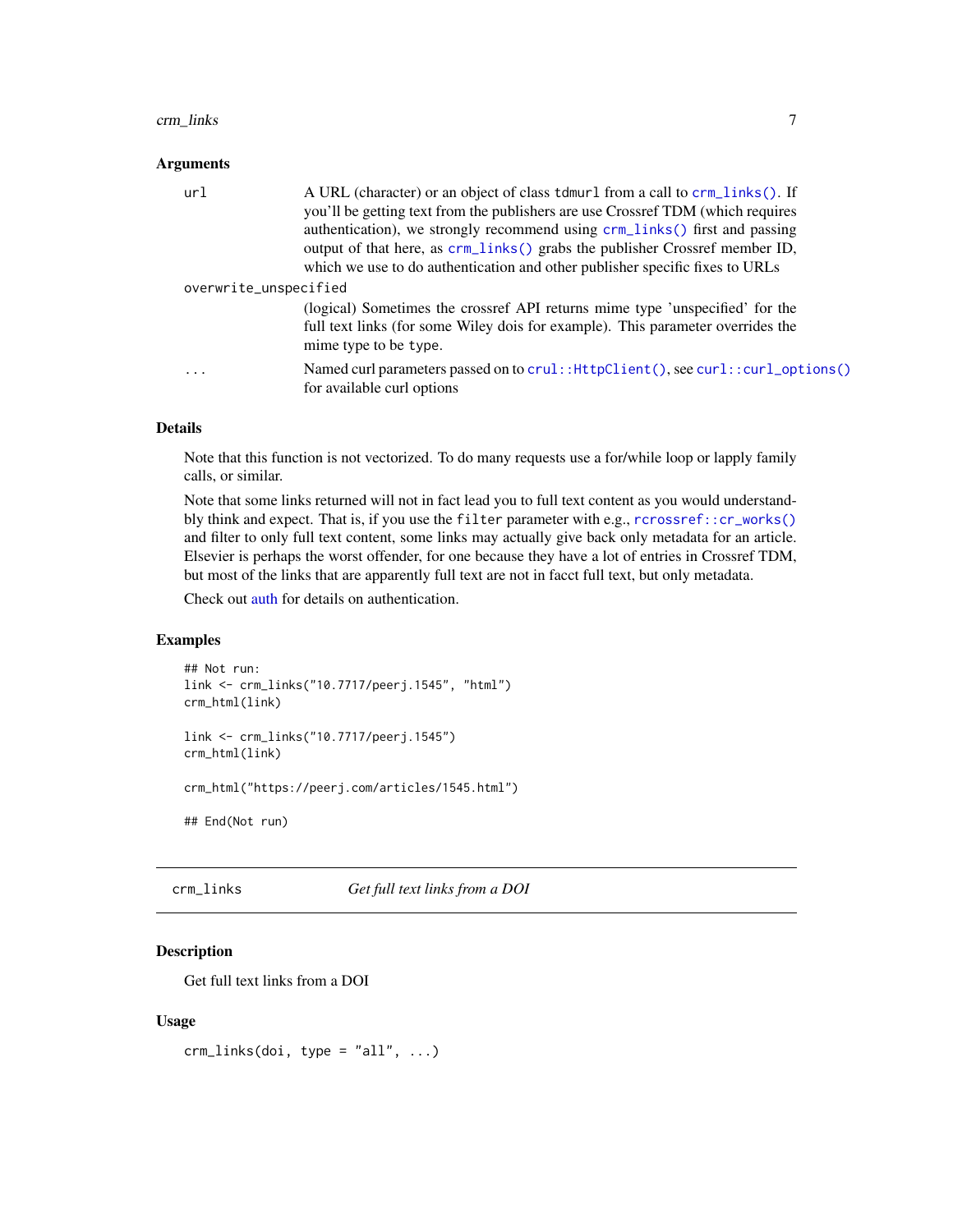#### Arguments

| doi     | (character) A Digital Object Identifier (DOI). required.                                          |
|---------|---------------------------------------------------------------------------------------------------|
| type    | (character) One of 'xml', 'html', 'plain', 'pdf', 'unspecified', or 'all' (default).<br>required. |
| $\cdot$ | Named parameters passed on to crul:: HttpClient()                                                 |

#### Details

Note that this function is not vectorized.

Some links returned will not in fact lead you to full text content as you would understandbly think and expect. That is, if you use the filter parameter with e.g., [rcrossref::cr\\_works\(\)](#page-0-0) and filter to only full text content, some links may actually give back only metadata for an article. Elsevier is perhaps the worst offender, for one because they have a lot of entries in Crossref TDM, but most of the links that are apparently full text are not in fact full text, but only metadata. You can get full text if you are part of a subscribing institution to that specific Elsever content, but otherwise, you're SOL.

Note that there are still some bugs in the data returned form CrossRef. For example, for the publisher eLife, they return a single URL with content-type application/pdf, but the URL is not for a PDF, but for both XML and PDF, and content-type can be set with that URL as either XML or PDF to get that type.

In another example, all Elsevier URLs at time of writing are have http scheme, while those don't actually work, so we have a custom fix in this function for that publisher. Anyway, expect changes...

#### Value

NULL if no full text links given; a list of tdmurl objects if links found.

#### Examples

```
## Not run:
data(dois_crminer)
# pdf link
crm_links(doi = "10.5555/515151", "pdf")
# xml and plain text links
crm_links(dois_crminer[1], "pdf")
crm_links(dois_crminer[6], "xml")
crm_links(dois_crminer[7], "plain")
crm_links(dois_crminer[1]) # all is the default
# pdf link
crm_links(doi = "10.5555/515151", "pdf")
crm_links(doi = "10.3897/phytokeys.52.5250", "pdf")
# many calls, use e.g., lapply
lapply(dois_crminer[1:3], crm_links)
```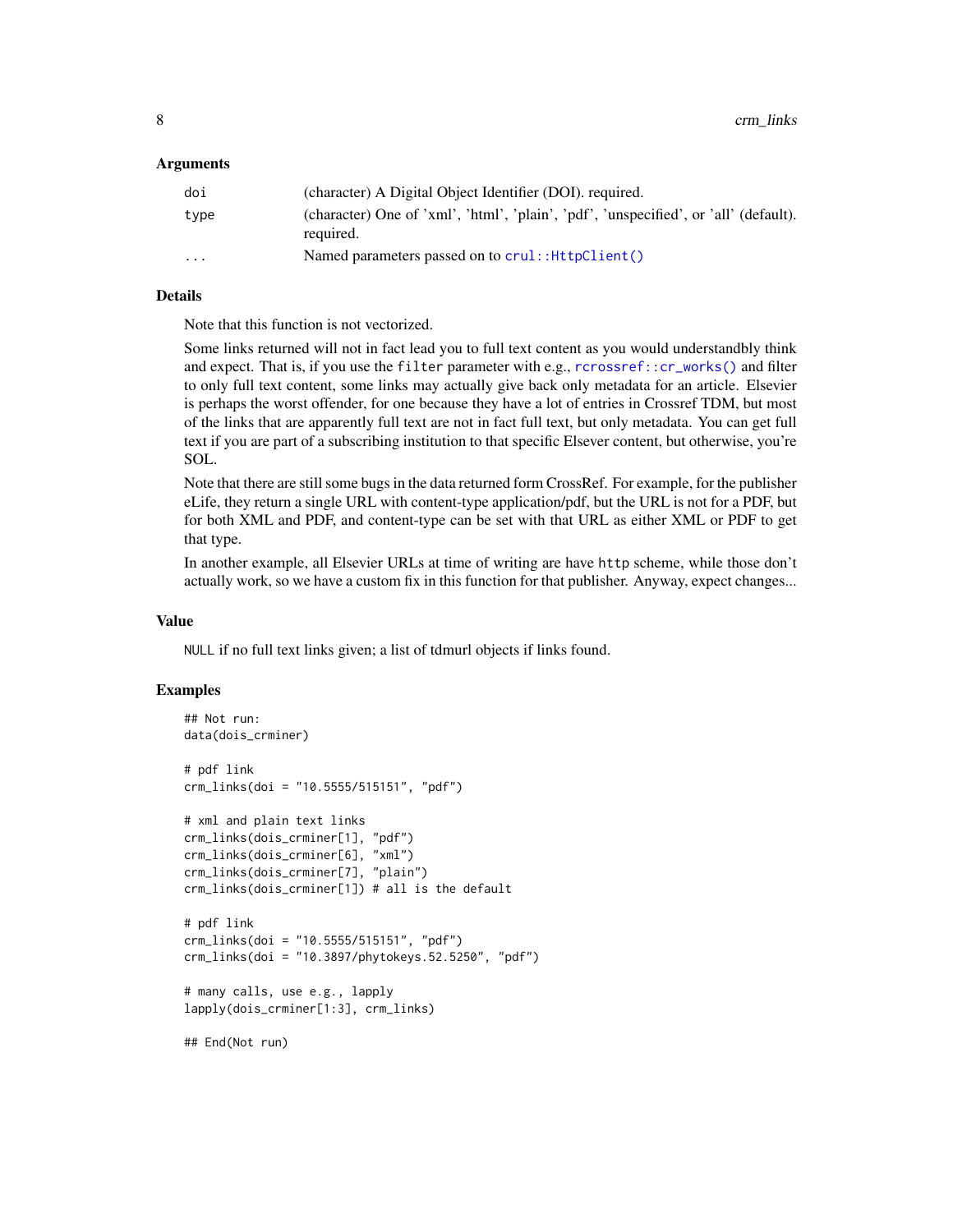<span id="page-8-1"></span><span id="page-8-0"></span>

#### Description

Get full text PDFs

#### Usage

```
crm_pdf(url, overwrite = TRUE, read = TRUE, cache = FALSE,
 overwrite_unspecified = FALSE, ...)
```
#### Arguments

| url                   | A URL (character) or an object of class tdmurl from a call to crm_links(). If<br>you'll be getting text from the publishers are use Crossref TDM (which requires<br>authentication), we strongly recommend using crm_links() first and passing<br>output of that here, as crm_links() grabs the publisher Crossref member ID,<br>which we use to do authentication and other publisher specific fixes to URLs |
|-----------------------|---------------------------------------------------------------------------------------------------------------------------------------------------------------------------------------------------------------------------------------------------------------------------------------------------------------------------------------------------------------------------------------------------------------|
| overwrite             | (logical) Overwrite file if it exists already? Default: TRUE                                                                                                                                                                                                                                                                                                                                                  |
| read                  | (logical) If reading a pdf, this toggles whether we extract text from the pdf or<br>simply download. If TRUE, you get the text from the pdf back. If FALSE, you<br>only get back the metadata. Default: TRUE                                                                                                                                                                                                  |
| cache                 | (logical) Use cached files or not. All files are written to your machine locally, so<br>this doesn't affect that. This only states whether you want to use cached version<br>so that you don't have to download the file again. The steps of extracting and<br>reading into R still have to be performed when cache=TRUE. Default: TRUE                                                                       |
| overwrite_unspecified |                                                                                                                                                                                                                                                                                                                                                                                                               |
|                       | (logical) Sometimes the crossref API returns mime type 'unspecified' for the<br>full text links (for some Wiley dois for example). This parameter overrides the<br>mime type to be type.                                                                                                                                                                                                                      |
| .                     | Named curl parameters passed on to crul:: HttpClient(), see curl:: curl_options()<br>for available curl options                                                                                                                                                                                                                                                                                               |

#### Details

Note that this function is not vectorized. To do many requests use a for/while loop or lapply family calls, or similar.

Note that some links returned will not in fact lead you to full text content as you would understandbly think and expect. That is, if you use the filter parameter with e.g., [rcrossref::cr\\_works\(\)](#page-0-0) and filter to only full text content, some links may actually give back only metadata for an article. Elsevier is perhaps the worst offender, for one because they have a lot of entries in Crossref TDM, but most of the links that are apparently full text are not in facct full text, but only metadata.

Check out [auth](#page-2-2) for details on authentication.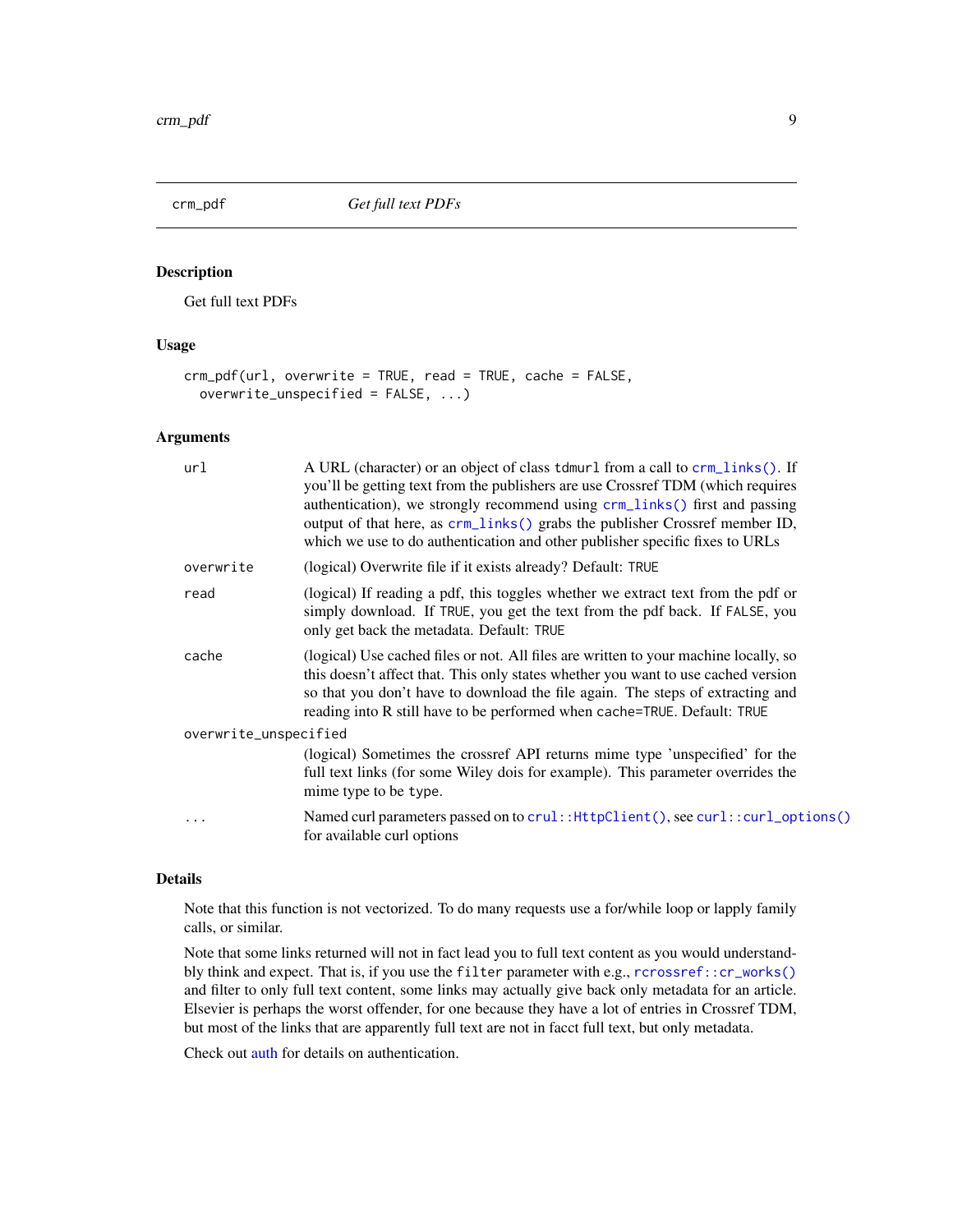#### <span id="page-9-0"></span>Caching

By default we use paste0(rappdirs::user\_cache\_dir(), "/crminer"), but you can set this directory to something different. Ignored unless getting pdf. See [crm\\_cache](#page-3-1) for caching details.

#### Examples

```
## Not run:
# set a temp dir. cache path
crm_cache$cache_path_set(path = "crminer", type = "tempdir")
## peerj
x <- crm_pdf("https://peerj.com/articles/2356.pdf")
## pensoft
data(dois_pensoft)
(links <- crm_links(dois_pensoft[1], "all"))
### pdf
crm_text(url=links, type="pdf", read = FALSE)
crm_text(links, "pdf")
## hindawi
data(dois_pensoft)
(links <- crm_links(dois_pensoft[1], "all"))
### pdf
crm_text(links, "pdf", read=FALSE)
crm_text(links, "pdf")
### Caching, for PDFs
# out <- cr_members(2258, filter=c(has_full_text = TRUE), works = TRUE)
# (links <- crm_links(out$data$DOI[10], "all"))
# crm_text(links, type = "pdf", cache=FALSE)
# system.time( cacheyes <- crm_text(links, type = "pdf", cache=TRUE) )
### second time should be faster
# system.time( cacheyes <- crm_text(links, type = "pdf", cache=TRUE) )
# system.time( cacheno <- crm_text(links, type = "pdf", cache=FALSE) )
# identical(cacheyes, cacheno)
```
## End(Not run)

<span id="page-9-1"></span>crm\_plain *Get full plain text*

#### Description

Get full plain text

#### Usage

```
crm_plain(url, overwrite_unspecified = FALSE, ...)
```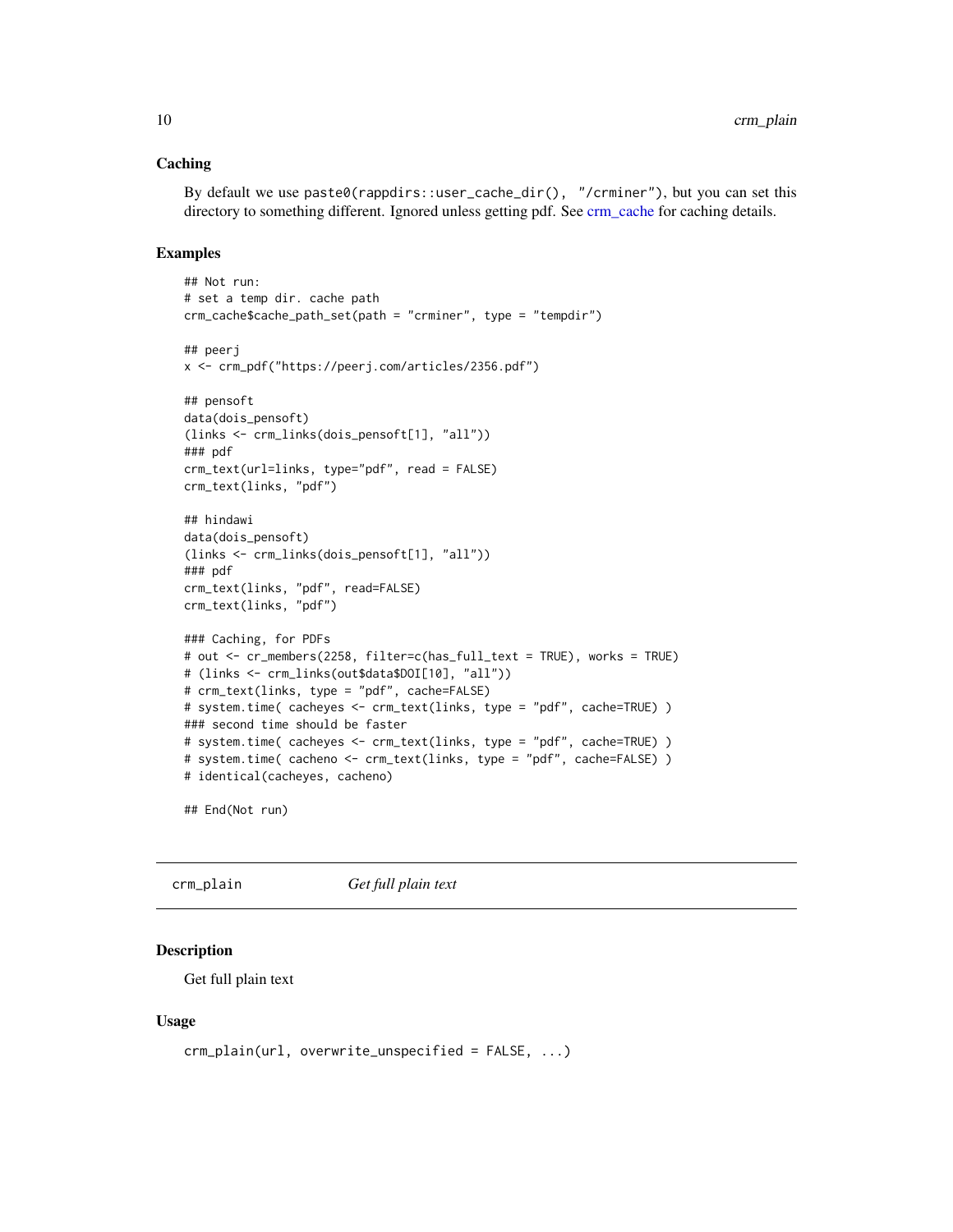#### <span id="page-10-0"></span>crm\_text 11

#### **Arguments**

| A URL (character) or an object of class tdmurl from a call to crm_links(). If                                   |
|-----------------------------------------------------------------------------------------------------------------|
| you'll be getting text from the publishers are use Crossref TDM (which requires                                 |
| authentication), we strongly recommend using crm_links() first and passing                                      |
| output of that here, as crm_links() grabs the publisher Crossref member ID,                                     |
| which we use to do authentication and other publisher specific fixes to URLs                                    |
| overwrite_unspecified                                                                                           |
| (logical) Sometimes the crossref API returns mime type 'unspecified' for the                                    |
| full text links (for some Wiley dois for example). This parameter overrides the<br>mime type to be type.        |
| Named curl parameters passed on to crul:: HttpClient(), see curl:: curl_options()<br>for available curl options |
|                                                                                                                 |

#### Details

Note that this function is not vectorized. To do many requests use a for/while loop or lapply family calls, or similar.

Note that some links returned will not in fact lead you to full text content as you would understandbly think and expect. That is, if you use the filter parameter with e.g., [rcrossref::cr\\_works\(\)](#page-0-0) and filter to only full text content, some links may actually give back only metadata for an article. Elsevier is perhaps the worst offender, for one because they have a lot of entries in Crossref TDM, but most of the links that are apparently full text are not in facct full text, but only metadata.

Check out [auth](#page-2-2) for details on authentication.

#### Examples

```
## Not run:
link <- crm_links("10.1016/j.physletb.2010.10.049", "plain")
crm_plain(link)
# another eg, which requires Crossref TDM authentication, see ?auth
```

```
link <- crm_links("10.1016/j.funeco.2010.11.003", "plain")
# crm_plain(link)
```
## End(Not run)

<span id="page-10-1"></span>crm\_text *Get full text*

#### Description

Get full text

#### Usage

```
crm_text(url, type = "xml", overwrite = TRUE, read = TRUE,
  cache = FALSE, overwrite_unspecified = FALSE, ...)
```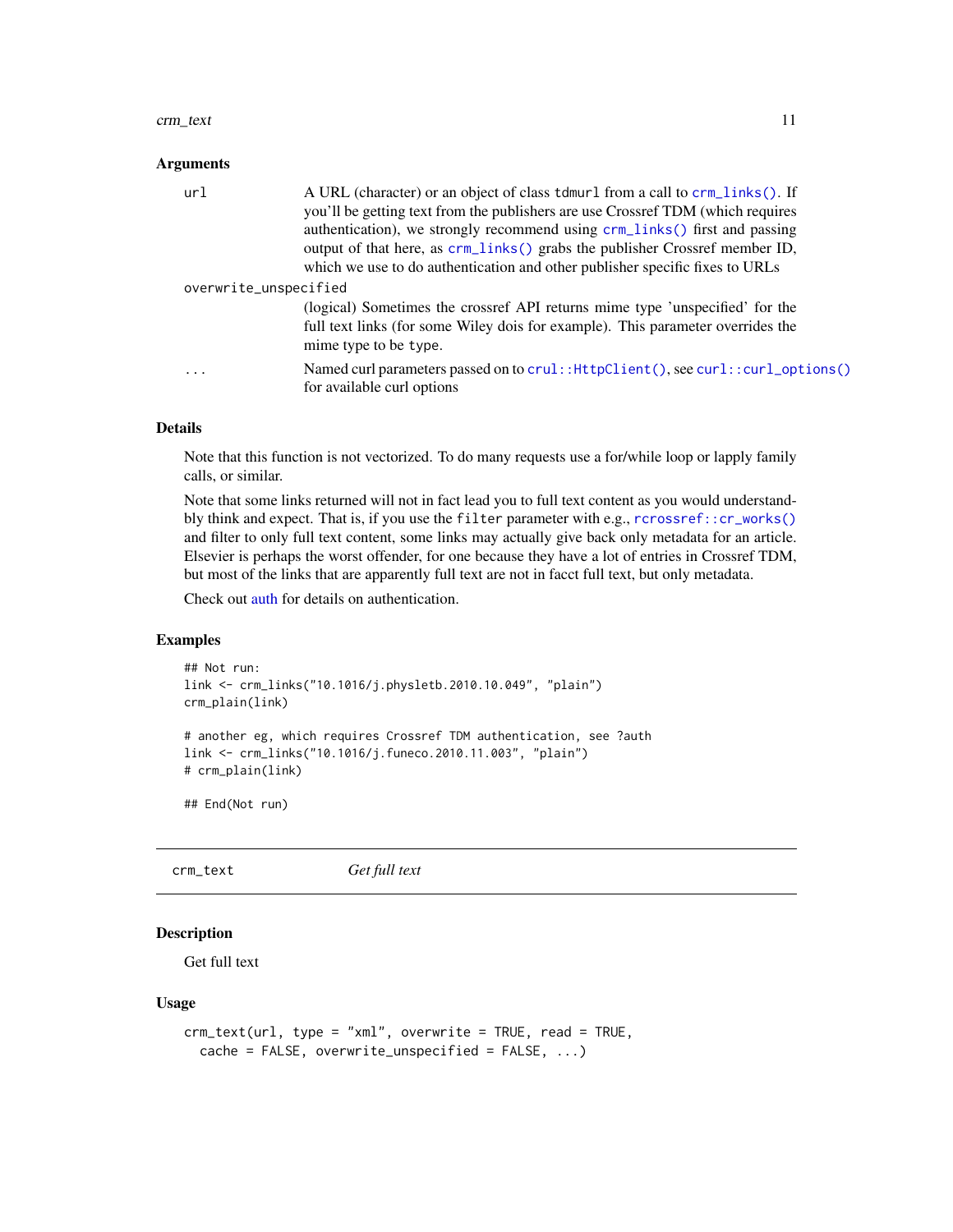#### <span id="page-11-0"></span>**Arguments**

| url                   | A URL (character) or an object of class tdmurl from a call to crm_links(). If<br>you'll be getting text from the publishers are use Crossref TDM (which requires<br>authentication), we strongly recommend using crm_links() first and passing<br>output of that here, as crm_links() grabs the publisher Crossref member ID,<br>which we use to do authentication and other publisher specific fixes to URLs |  |
|-----------------------|---------------------------------------------------------------------------------------------------------------------------------------------------------------------------------------------------------------------------------------------------------------------------------------------------------------------------------------------------------------------------------------------------------------|--|
| type                  | (character) One of 'xml' (default), 'html', 'plain', 'pdf', 'unspecified'                                                                                                                                                                                                                                                                                                                                     |  |
| overwrite             | (logical) Overwrite file if it exists already? Default: TRUE                                                                                                                                                                                                                                                                                                                                                  |  |
| read                  | (logical) If reading a pdf, this toggles whether we extract text from the pdf or<br>simply download. If TRUE, you get the text from the pdf back. If FALSE, you<br>only get back the metadata. Default: TRUE                                                                                                                                                                                                  |  |
| cache                 | (logical) Use cached files or not. All files are written to your machine locally, so<br>this doesn't affect that. This only states whether you want to use cached version<br>so that you don't have to download the file again. The steps of extracting and<br>reading into R still have to be performed when cache=TRUE. Default: TRUE                                                                       |  |
| overwrite_unspecified |                                                                                                                                                                                                                                                                                                                                                                                                               |  |
|                       | (logical) Sometimes the crossref API returns mime type 'unspecified' for the<br>full text links (for some Wiley dois for example). This parameter overrides the<br>mime type to be type.                                                                                                                                                                                                                      |  |
| .                     | Named curl parameters passed on to crul:: HttpClient(), see curl:: curl_options()<br>for available curl options                                                                                                                                                                                                                                                                                               |  |
|                       |                                                                                                                                                                                                                                                                                                                                                                                                               |  |

#### Details

Note that this function is not vectorized. To do many requests use a for/while loop or lapply family calls, or similar.

Note that some links returned will not in fact lead you to full text content as you would understandbly think and expect. That is, if you use the filter parameter with e.g., [rcrossref::cr\\_works\(\)](#page-0-0) and filter to only full text content, some links may actually give back only metadata for an article. Elsevier is perhaps the worst offender, for one because they have a lot of entries in Crossref TDM, but most of the links that are apparently full text are not in facct full text, but only metadata.

Check out [auth](#page-2-2) for details on authentication.

#### Caching

By default we use paste0(rappdirs::user\_cache\_dir(), "/crminer"), but you can set this directory to something different. Ignored unless getting pdf. See [crm\\_cache](#page-3-1) for caching details.

#### Examples

```
## Not run:
# set a temp dir. cache path
crm_cache$cache_path_set(path = "crminer", type = "tempdir")
## pensoft
data(dois_pensoft)
(links <- crm_links(dois_pensoft[1], "all"))
```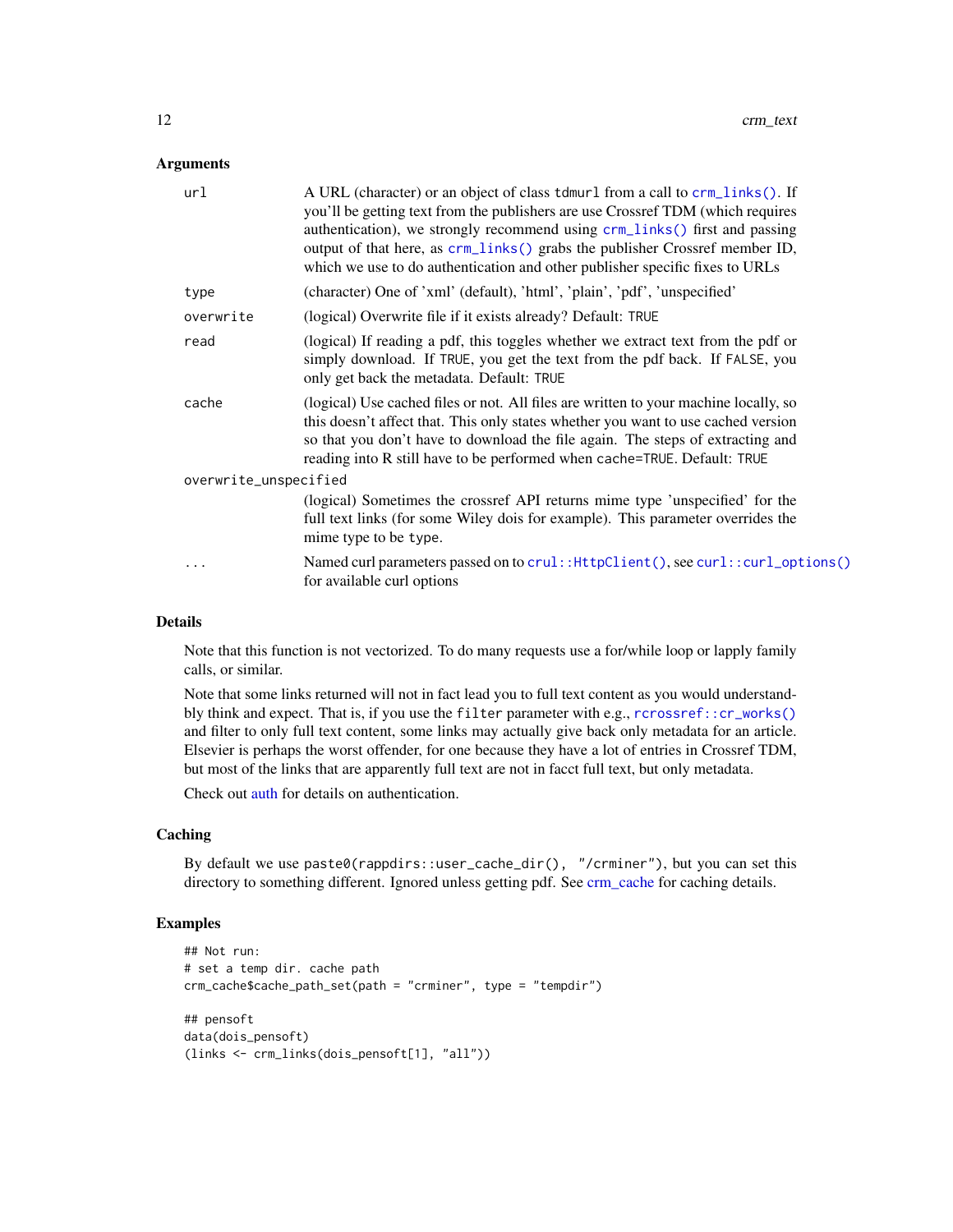```
crm_text 13
```

```
### xml
crm_text(url=links, type='xml')
### pdf
crm_text(url=links, type="pdf", read = FALSE)
crm_text(links, "pdf")
## hindawi
data(dois_pensoft)
(links <- crm_links(dois_pensoft[1], "all"))
### xml
crm_text(links, 'xml')
### pdf
crm_text(links, "pdf", read=FALSE)
crm_text(links, "pdf")
## DOIs w/ full text, and with CC-BY 3.0 license
data(dois_crminer_ccby3)
(links <- crm_links(dois_crminer_ccby3[40], "all"))
# crm_text(links, 'pdf')
## You can use crm_xml, crm_plain, and crm_pdf to go directly to
## that format
(links <- crm_links(dois_crminer_ccby3[5], "all"))
crm_xml(links)
### Caching, for PDFs
if (requireNamespace("rcrossref")) {
  library("rcrossref")
  out <- cr_members(2258, filter=c(has_full_text = TRUE), works = TRUE)
  # (links <- crm_links(out$data$DOI[10], "all"))
  # crm_text(links, type = "pdf", cache=FALSE)
  # system.time( cacheyes <- crm_text(links, type = "pdf", cache=TRUE) )
  ### second time should be faster
  # system.time( cacheyes <- crm_text(links, type = "pdf", cache=TRUE) )
  # system.time( cacheno <- crm_text(links, type = "pdf", cache=FALSE) )
  # identical(cacheyes, cacheno)
}
## elsevier
## requires authentication
### load some Elsevier DOIs
data(dois_elsevier)
## set key first - OR set globally - See ?auth
# Sys.setenv(CROSSREF_TDM_ELSEVIER = "your-key")
## XML
link <- crm_links("10.1016/j.funeco.2010.11.003", "xml")
# res <- crm_text(url = link, type = "xml")
## plain text
link <- crm_links("10.1016/j.funeco.2010.11.003", "plain")
# res <- crm_text(url = link, "plain")
## Wiley
```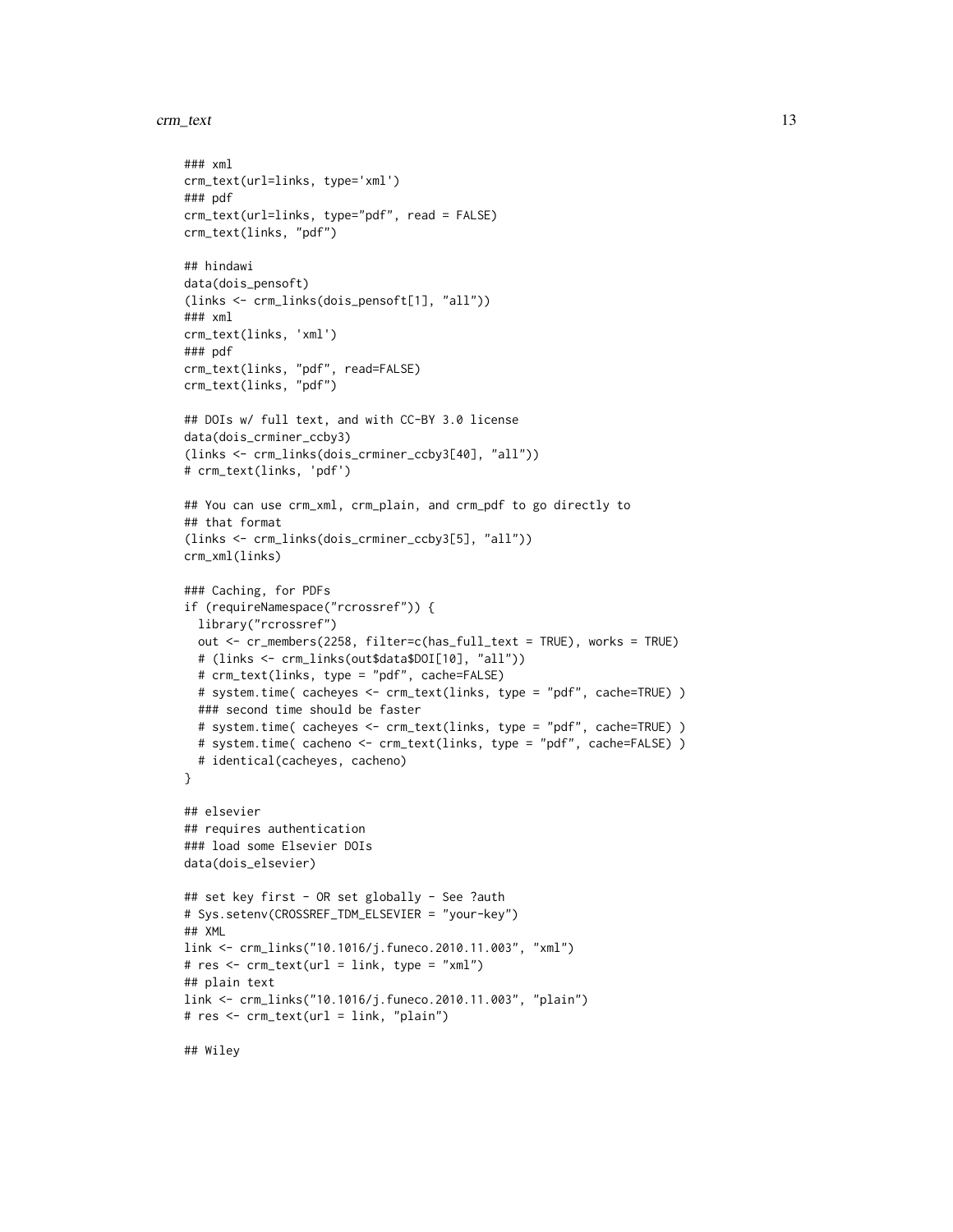```
## requires authentication
### load some Wiley DOIs
data(dois_wiley)
## set key first - OR set globally - See ?auth
# Sys.setenv(CROSSREF_TDM = "your-key")
### all wiley
tmp <- crm_links("10.1111/apt.13556", "all")
# crm_text(url = tmp, type = "pdf", cache=FALSE,
# overwrite_unspecified = TRUE)
#### older dates for Wiley
# tmp <- crm_links(dois_wiley$set2[1], "all")
# crm_text(tmp, type = "pdf", cache=FALSE,
# overwrite_unspecified=TRUE)
### Wiley paper with CC By 4.0 license
# tmp <- crm_links("10.1113/jp272944", "all")
# crm_text(tmp, type = "pdf", cache=FALSE)
## End(Not run)
```
<span id="page-13-1"></span>crm\_xml *Get full text XML*

#### Description

Get full text XML

#### Usage

crm\_xml(url, overwrite\_unspecified = FALSE, ...)

#### Arguments

| ur1                   | A URL (character) or an object of class tdmurl from a call to crm_links(). If<br>you'll be getting text from the publishers are use Crossref TDM (which requires<br>authentication), we strongly recommend using crm_links() first and passing<br>output of that here, as crm_links() grabs the publisher Crossref member ID,<br>which we use to do authentication and other publisher specific fixes to URLs |
|-----------------------|---------------------------------------------------------------------------------------------------------------------------------------------------------------------------------------------------------------------------------------------------------------------------------------------------------------------------------------------------------------------------------------------------------------|
| overwrite_unspecified |                                                                                                                                                                                                                                                                                                                                                                                                               |
|                       | (logical) Sometimes the crossref API returns mime type 'unspecified' for the<br>full text links (for some Wiley dois for example). This parameter overrides the<br>mime type to be type.                                                                                                                                                                                                                      |
| $\ddotsc$             | Named curl parameters passed on to crul:: HttpClient(), see curl:: curl_options()<br>for available curl options                                                                                                                                                                                                                                                                                               |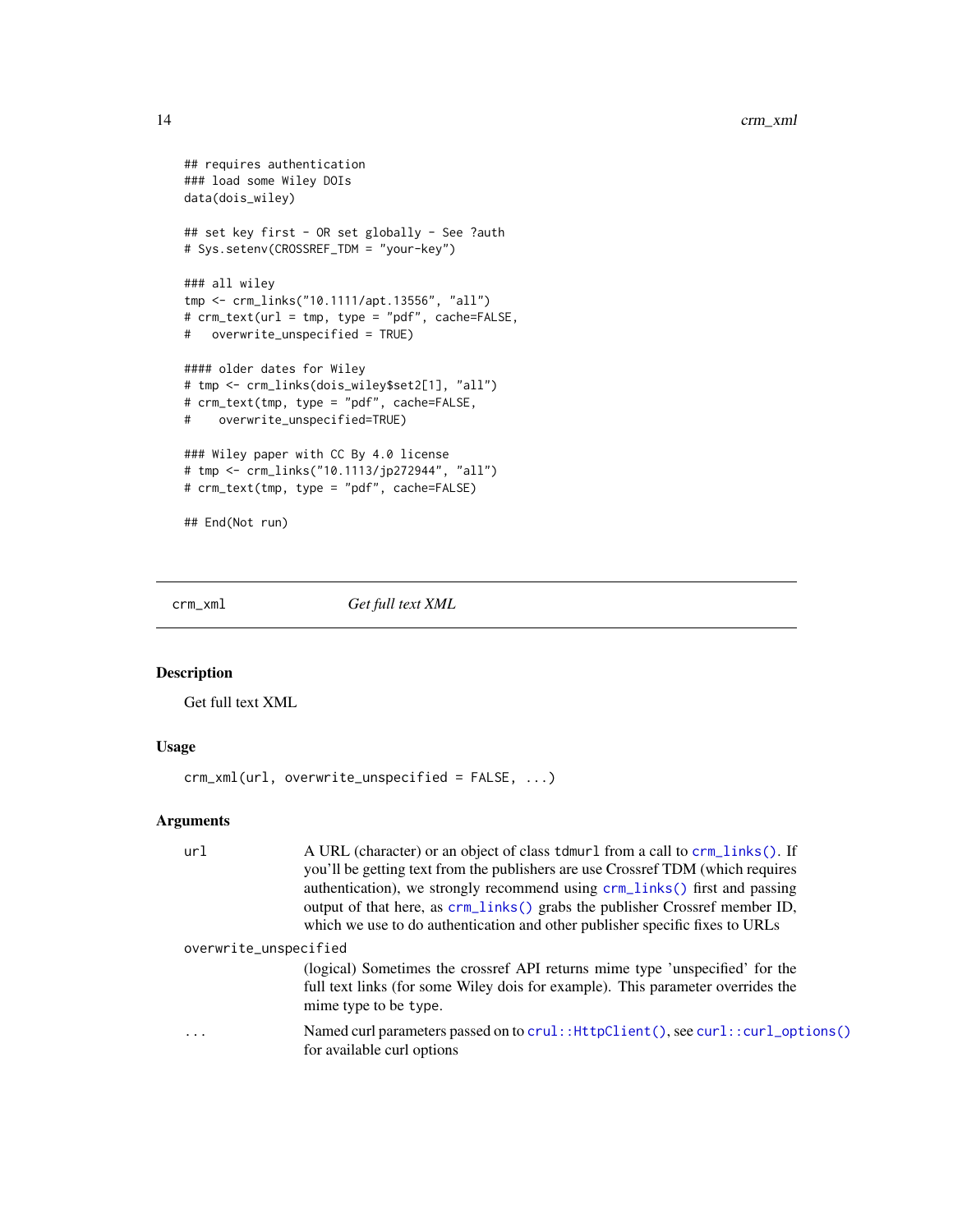<span id="page-14-0"></span>dois\_crminer 15

#### Details

Note that this function is not vectorized. To do many requests use a for/while loop or lapply family calls, or similar.

Note that some links returned will not in fact lead you to full text content as you would understandbly think and expect. That is, if you use the filter parameter with e.g., [rcrossref::cr\\_works\(\)](#page-0-0) and filter to only full text content, some links may actually give back only metadata for an article. Elsevier is perhaps the worst offender, for one because they have a lot of entries in Crossref TDM, but most of the links that are apparently full text are not in facct full text, but only metadata.

Check out [auth](#page-2-2) for details on authentication.

#### Examples

```
## Not run:
## peerj
x <- crm_xml("https://peerj.com/articles/2356.xml")
## pensoft
data(dois_pensoft)
(links <- crm_links(dois_pensoft[1], "all"))
### xml
crm_xml(url=links)
## hindawi
data(dois_pensoft)
(links <- crm_links(dois_pensoft[1], "all"))
### xml
crm_xml(links)
```

```
## End(Not run)
```
dois\_crminer *A character vector of 500 DOIs from Crossref*

#### Description

Obtained via rcrossref::cr\_works(filter = c(has\_full\_text = TRUE), limit = 500)

#### Format

A character vector of length 500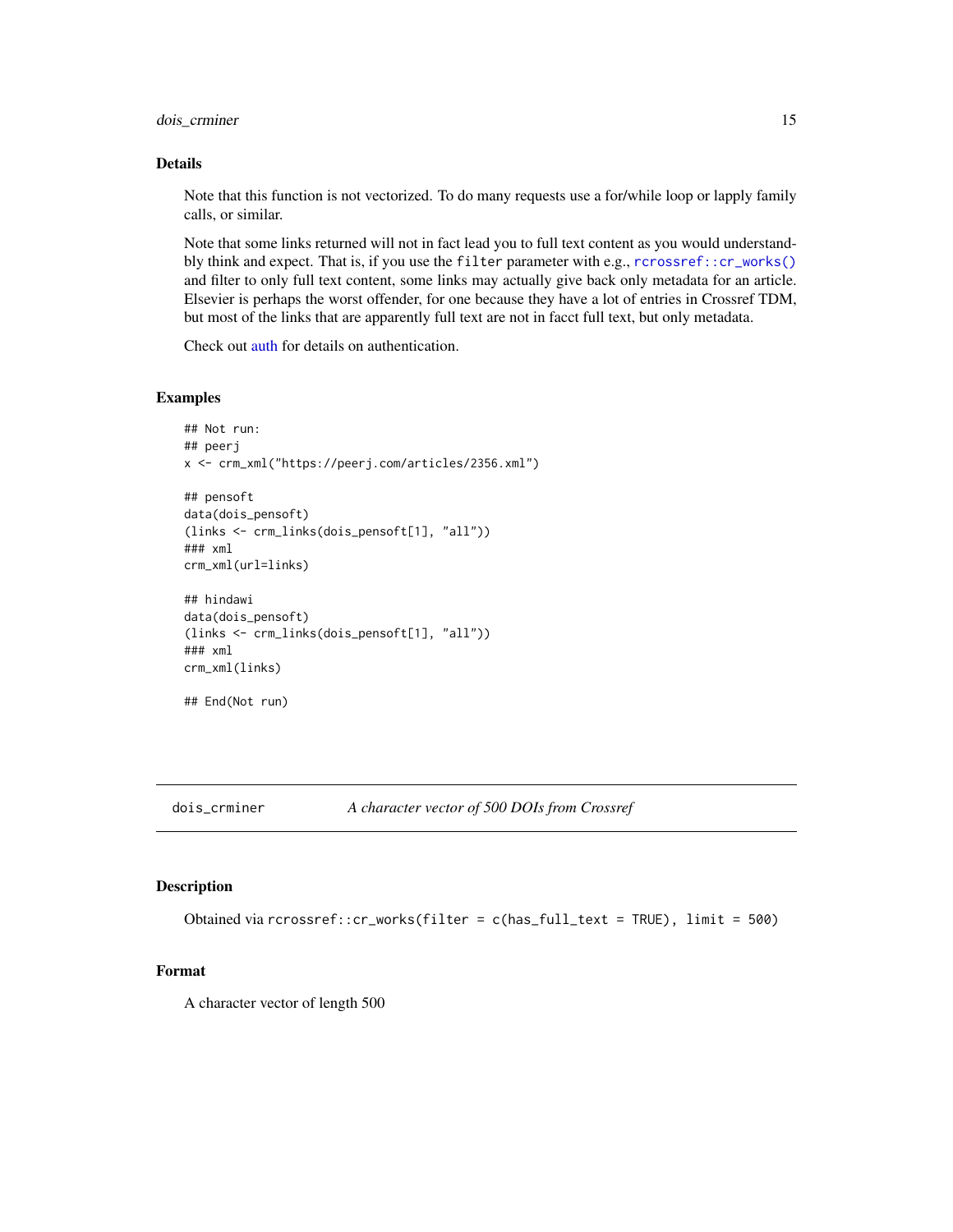<span id="page-15-0"></span>dois\_crminer\_ccby3 *A character vector of 100 DOIs from Crossref with license CC-BY 3.0*

#### Description

Obtained via rcrossref::cr\_works(filter = list(has\_full\_text = TRUE, license\_url="http://creativecommon

#### Format

A character vector of length 100

dois\_elsevier *A character vector of 100 Elsevier DOIs from Crossref*

#### Description

Obtained via rcrossref::cr\_members(78, filter = c(has\_full\_text = TRUE), works = TRUE, limit = 100)

#### Format

A character vector of length 100

dois\_hindawi *A character vector of 50 Hindawi DOIs from Crossref*

#### Description

```
Obtained via rcrossref::cr_members(98, filter = c(has_full_text = TRUE), works = TRUE, limit = 50)
```
#### Format

A character vector of length 50

dois\_pensoft *A character vector of 100 Pensoft DOIs from Crossref*

#### Description

Obtained via rcrossref::cr\_members(2258, filter = c(has\_full\_text = TRUE), works = TRUE, limit = 100)

#### Format

A character vector of length 100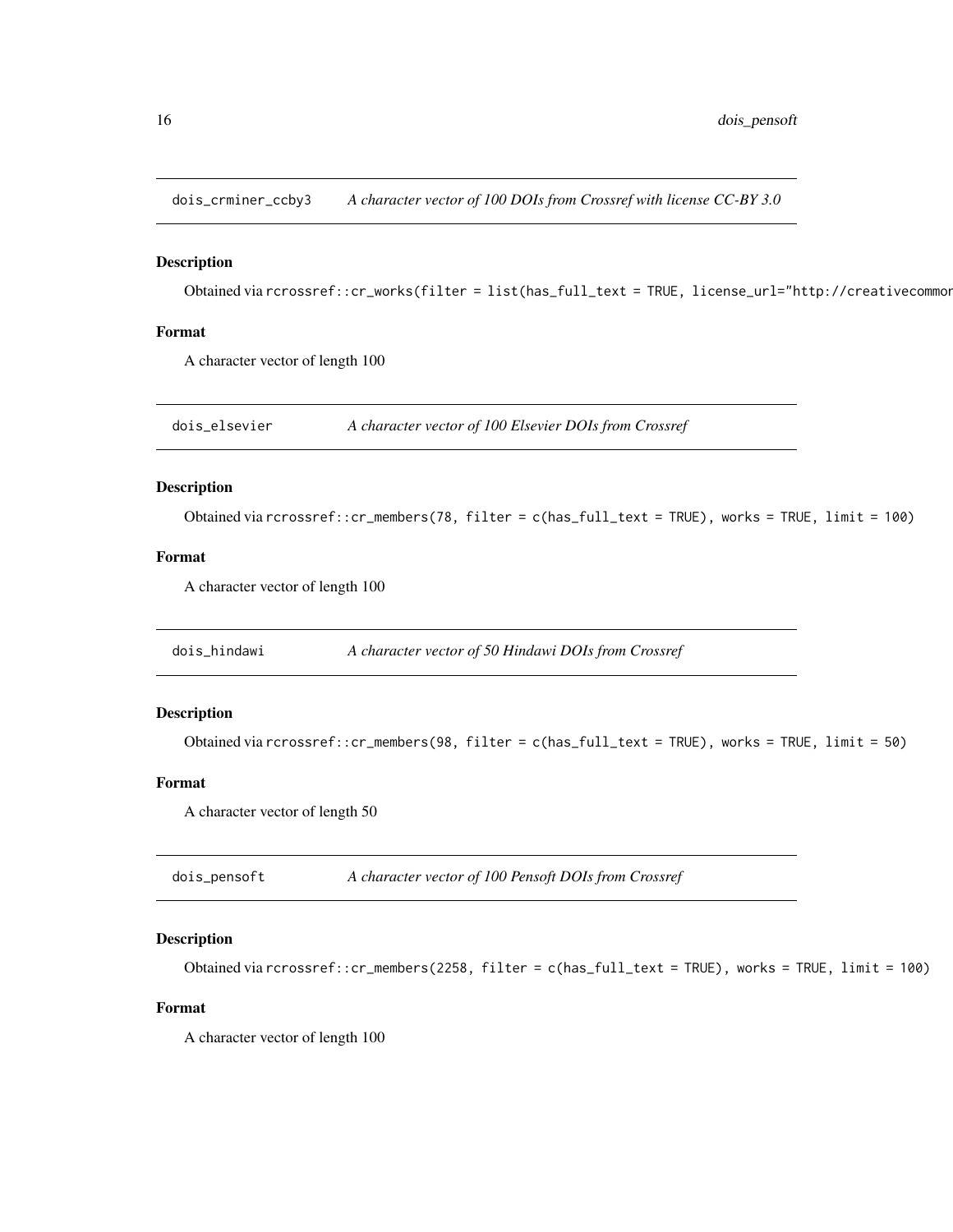#### <span id="page-16-0"></span>Description

- set1: Obtained via rcrossref::cr\_members(311, filter = c(has\_full\_text = TRUE), works = TRUE, limit = 100)
- set2 (a set with older dates): Obtained via rcrossref::cr\_members(311, filter=c(has\_full\_text = TRUE, type
- $\bullet$  set3 (with CC By 4.0 license): Obtained via rcrossref::cr\_members(311, filter=c(has\_full\_text = TRUE, lic

#### Format

A list of length 3, set1 with a character vector of length 100, set2 with a character vector of length 100, and set3 with a character vector of length 50.